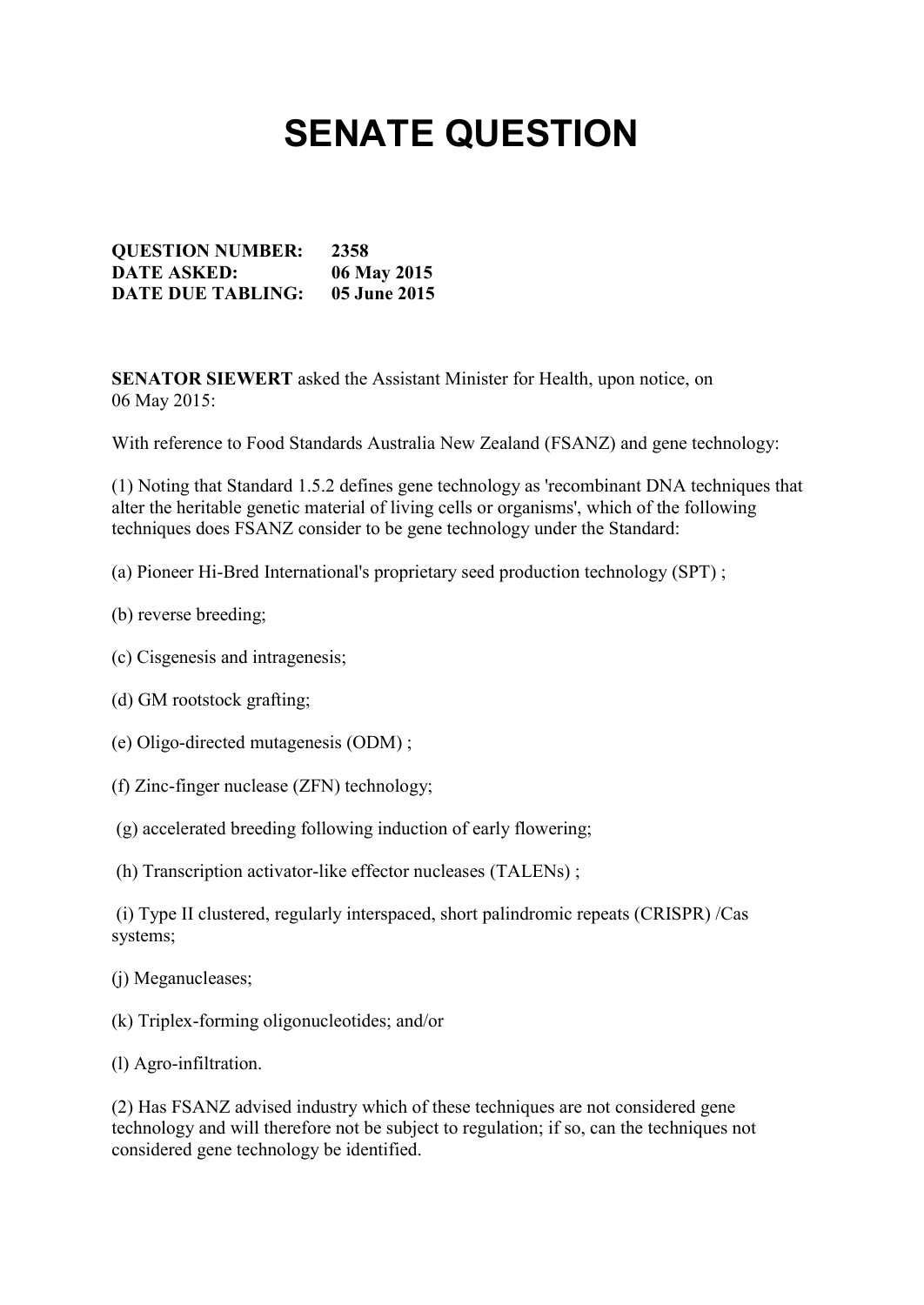(3) Which of the food produced using techniques listed in paragraph 1 will be considered novel foods under Standard 1.5.1.

(4) For those techniques not considered gene technology or resulting in novel foods, how does FSANZ propose to regulate these techniques to ensure that they are safe.

(5) Has FSANZ approved any ingredients derived from techniques referred to in paragraph 1 for use in food; if so, can a list of these ingredients be provided.

(6) Will products derived from any of the techniques listed in paragraph 1 require labelling.

(7) Given that, in 2012 and 2013, FSANZ convened an expert panel to discuss new plant breeding techniques and whether these should be regarded as genetically modified

(GM) food, is FSANZ seeking or going to seek amendment of the code as a result of this advice on the basis that some of the techniques listed in paragraph 1 will not be deemed GM; if so:

(a) will this be a public process;

(b) how did FSANZ decide who to appoint to the expert panel; and

(c) do any members of the expert panel have potential conflicts of interest such as (but not limited to) a commercial interest or patents in these breeding techniques, if so, can a list of conflicts be provided.

(8) Given that the CODEX guideline for the conduct of food safety assessment of foods derived from recombinant-DNA plants (CAC/GL 45-2003) defines 'Recombinant-DNA Plant' as 'a plant in which the genetic material has been changed through in vitro nucleic acid techniques, including recombinant deoxyribonucleic acid (DNA) and direct injection of nucleic acid into cells or organelles', does FSANZ agree that a plant modified using the gene technology techniques mentioned in paragraph 1 would be considered a 'Recombinant-DNA Plant' under the guideline and require safety assessment.

**SENATOR NASH –** The answer to the Senator's question is as follows:

(1) In 2012 and 2013, Food Standards Australia New Zealand (FSANZ) hosted two technical workshops with invited experts to consider new plant breeding techniques. The objectives of the workshops were to enhance FSANZ's understanding of the techniques and any food products derived from them and to consider the scientific question of whether foods derived from plants developed using these techniques were more similar to GM foods or conventional foods. The techniques discussed were cisgenesis/ intragenesis; GM rootstock grafting; oligodirected mutagenesis; reverse breeding, a number of targeted mutagenic techniques, accelerated breeding following early flowering, agro-infiltration; and seed production technology.

The scientific conclusions from the workshops, which were contained in the workshop reports, may assist FSANZ in any future consideration of applications to amend Standard 1.5.2 – Food produced using Gene Technology.